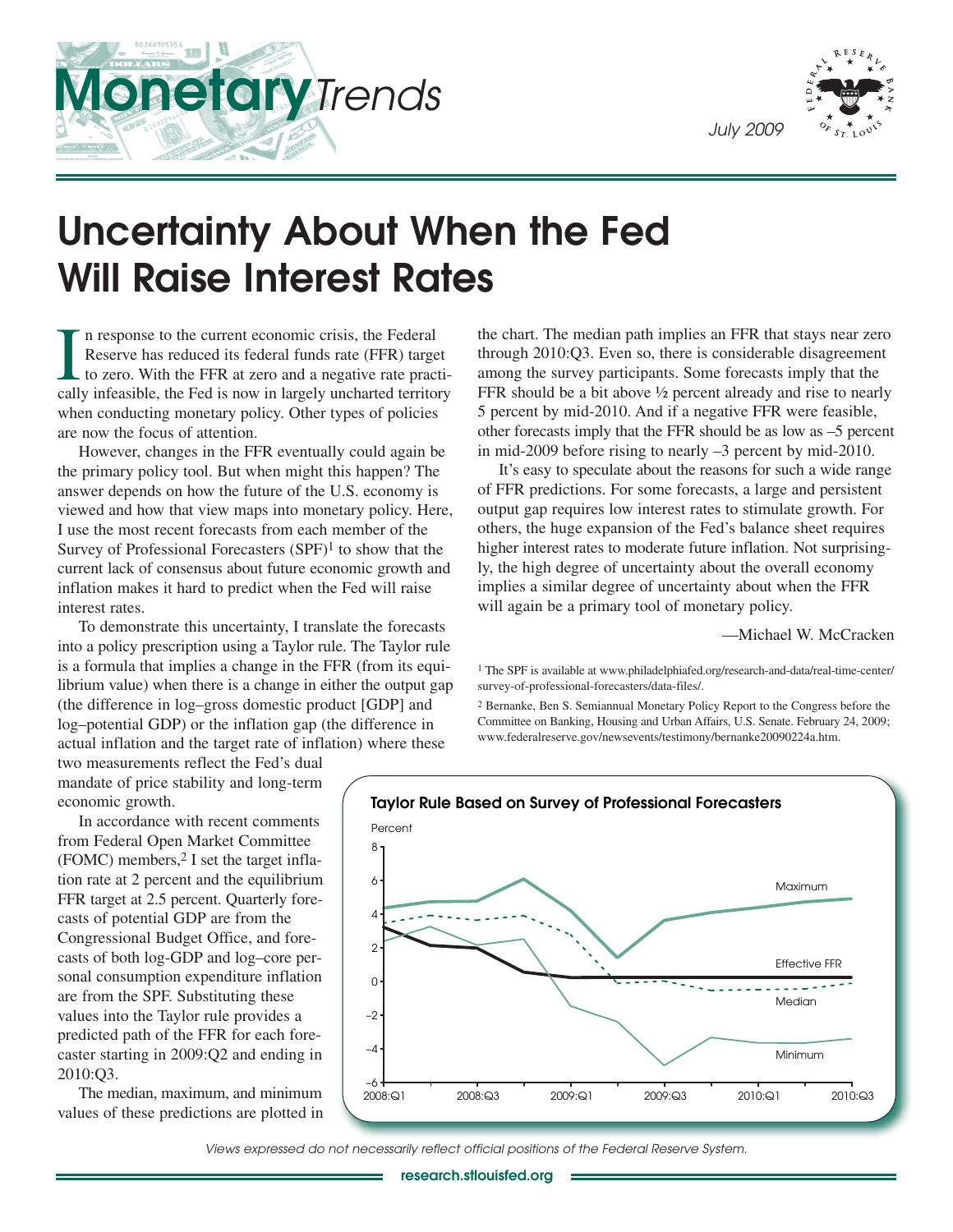# **Contents**

# **Page**

| 3              | Monetary and Financial Indicators at a Glance                              |
|----------------|----------------------------------------------------------------------------|
| $\overline{4}$ | Monetary Aggregates and Their Components                                   |
| 6              | Monetary Aggregates: Monthly Growth                                        |
| 7              | Reserves Markets and Short-Term Credit Flows                               |
| 8              | Measures of Expected Inflation                                             |
| 9              | <b>Interest Rates</b>                                                      |
| 10             | Policy-Based Inflation Indicators                                          |
| 11             | Implied Forward Rates, Futures Contracts, and Inflation-Indexed Securities |
| 12             | Velocity, Gross Domestic Product, and M2                                   |
| 14             | <b>Bank Credit</b>                                                         |
| 15             | Stock Market Index and Foreign Inflation and Interest Rates                |
| 16             | Reference Tables                                                           |
| 18             | Definitions, Notes, and Sources                                            |

# **Conventions used in this publication:**

- 1. Unless otherwise indicated, data are monthly.
- 2. Shaded areas indicate recessions, as determined by the National Bureau of Economic Research.
- 3. *Percent change at an annual rate* is the simple, not compounded, monthly percent change multiplied by 12. For example, using consecutive months, the percent change at an annual rate in x between month *t* –1 and the current month *t* is:  $[(x_t/x_{t-1})-1] \times 1200$ . Note that this differs from *National Economic Trends*. In that publication, monthly percent changes are compounded and expressed as annual growth rates.
- 4. The *percent change from year ago* refers to the percent change from the same period in the previous year. For example, the percent change from year ago in *x* between month  $t-12$  and the current month *t* is:  $[(x_t/x_{t-12})-1] \times 100$ .

We welcome your comments addressed to:

Editor, *Monetary Trends* Research Division Federal Reserve Bank of St. Louis P.O. Box 442 St. Louis, MO 63166-0442

On March 23, 2006, the Board of Governors of the Federal Reserve System ceased the publication of the M3 monetary aggregate. It also ceased publishing the following components: large-denomination time deposits, RPs, and eurodollars.

or to:

stlsFRED@stls.frb.org

*Monetary Trends* is published monthly by the Research Division of the Federal Reserve Bank of St. Louis. Visit the Research Division's website at research.stlouisfed.org/publications/mt to download the current version of this publication or register for e-mail notification updates. For more information on data in the publication, please visit research.stlouisfed.org/fred2 or call (314) 444-8590.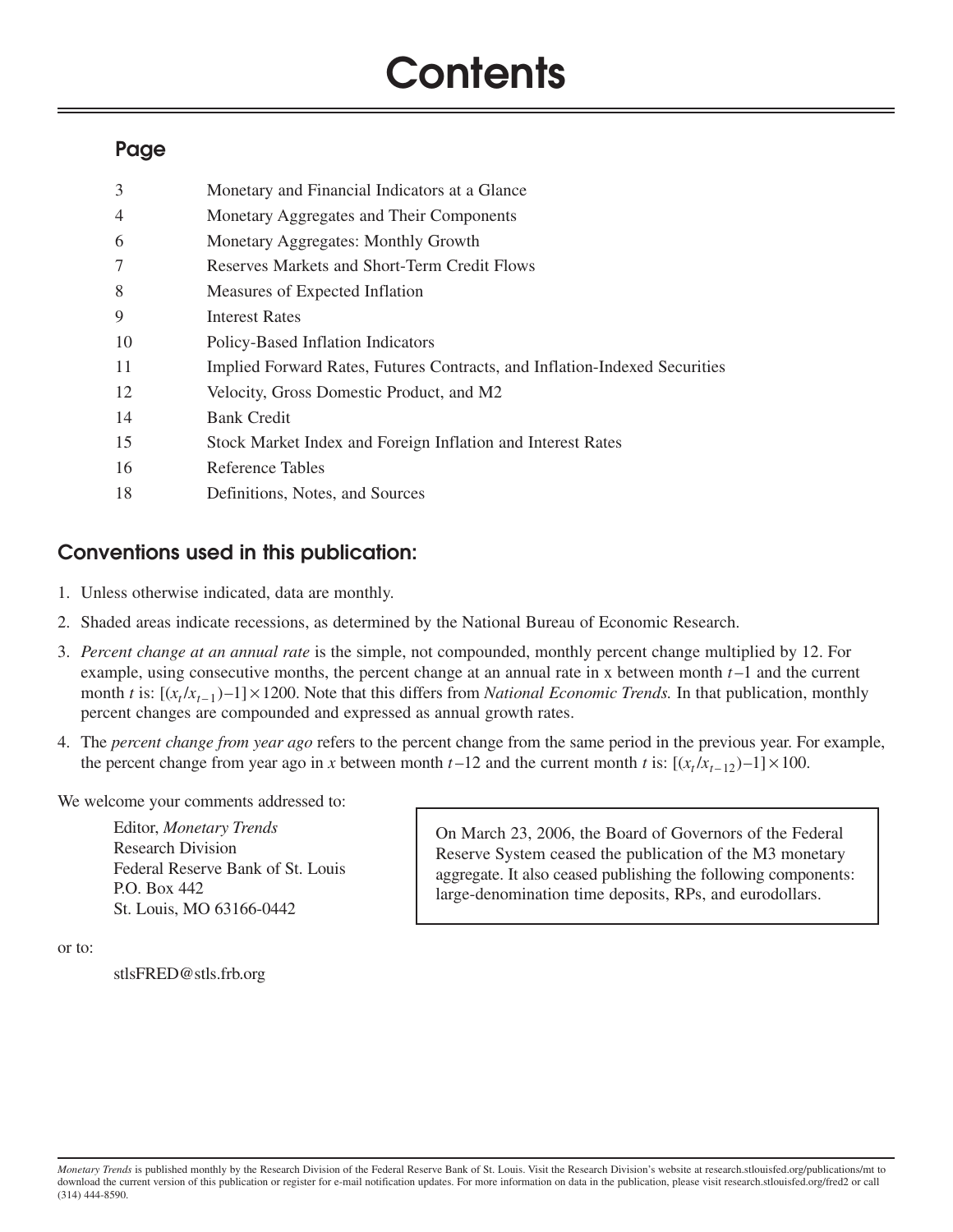#### **M2 and MZM**





#### **Adjusted Monetary Base**



#### **Real Treasury Yield Curve**



#### **Reserve Market Rates**



Note: Effective December 16, 2008, FOMC reports the intended Federal Funds Rate as a range.

## **Inflation-Indexed Treasury Yield Spreads**

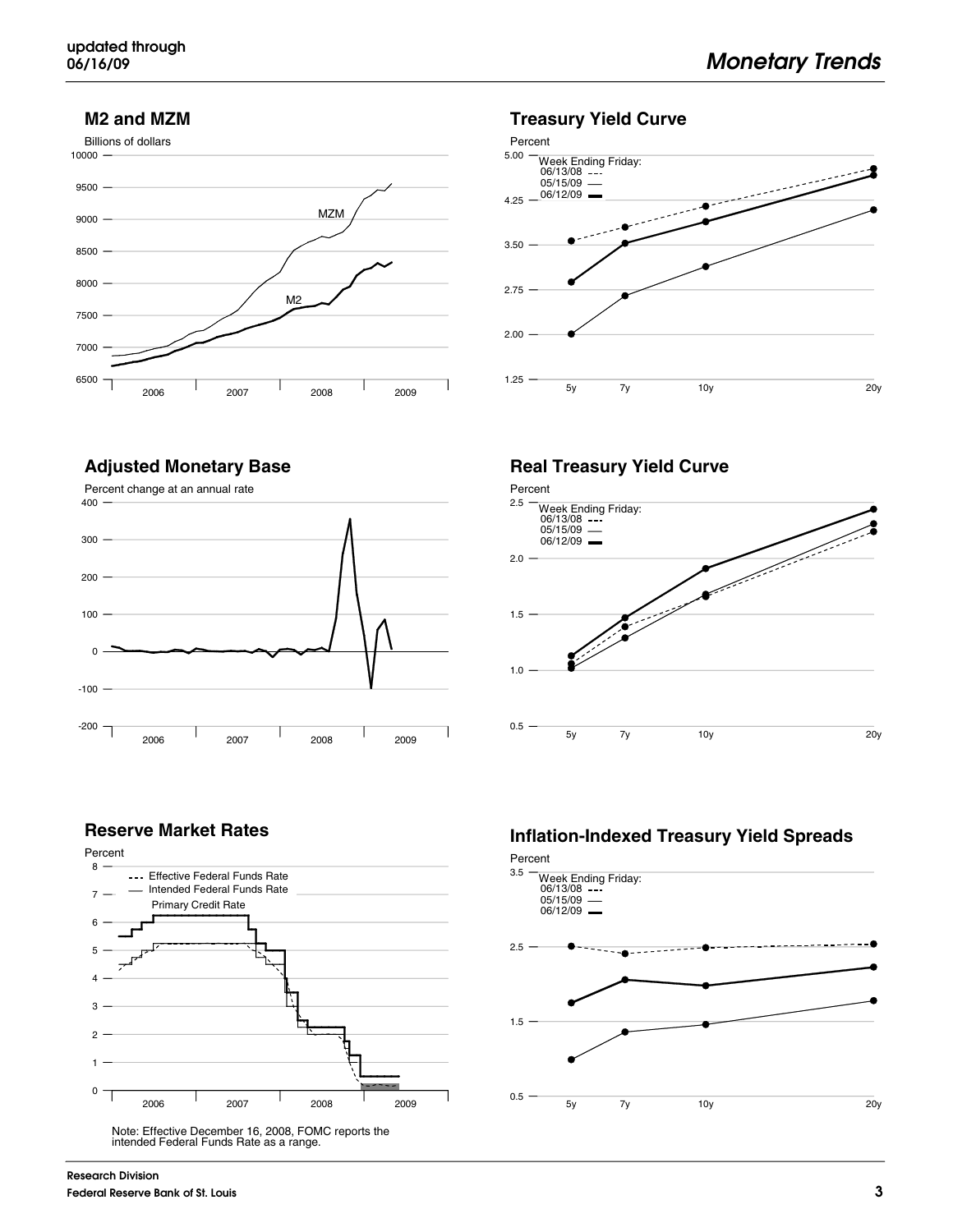## **MZM and M1**



#### **M2**



#### **M3\***

Percent change from year ago



## **Monetary Services Index - M2\*\***

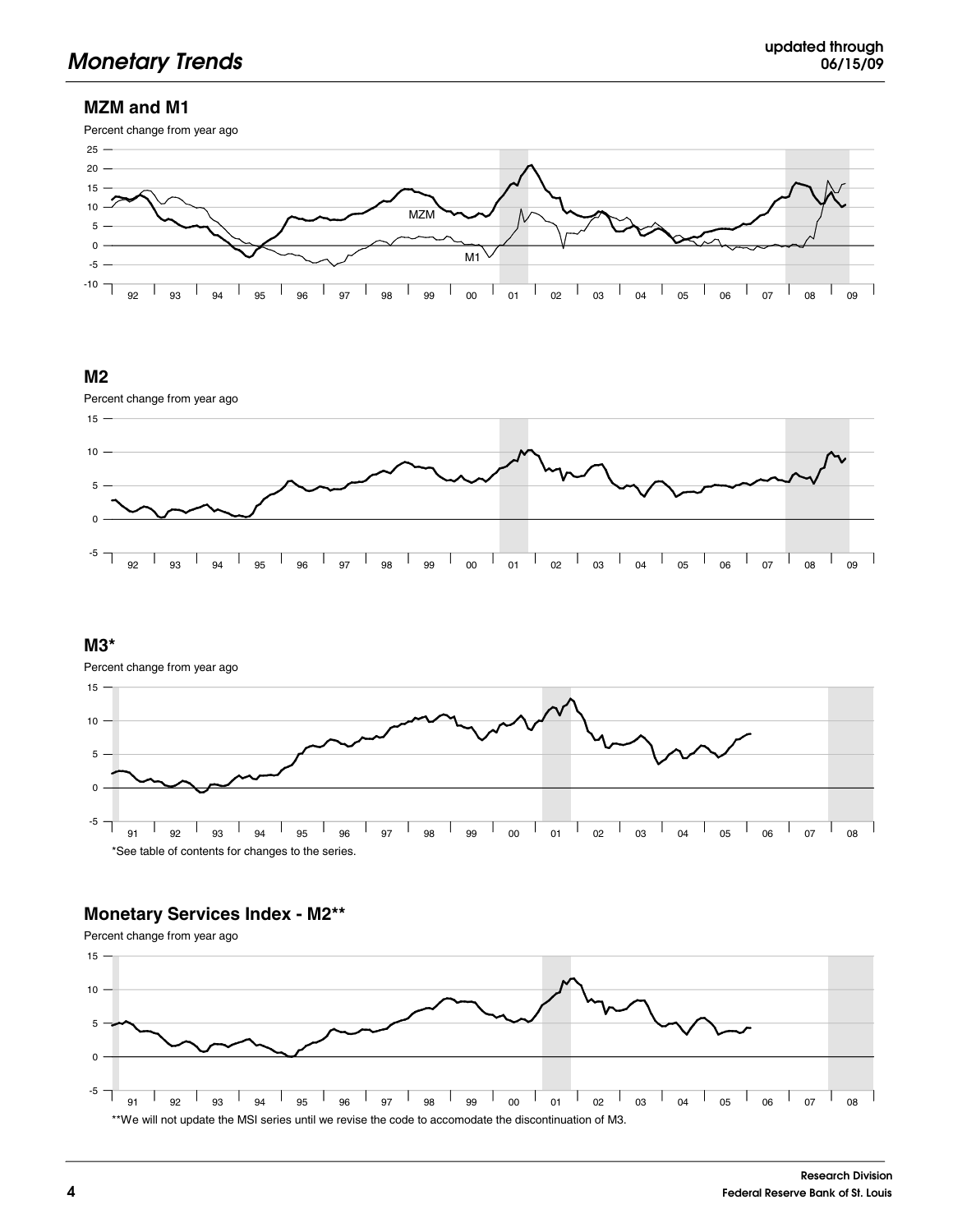#### **Adjusted Monetary Base**



#### **Domestic Nonfinancial Debt**



# **Currency Held by the Nonbank Public**



#### **Time Deposits\***

Percent change from year ago



## **Money Market Mutual Fund Shares**



# **Checkable and Savings Deposits**

Percent change from year ago



## **Repurchase Agreements and Eurodollars\***

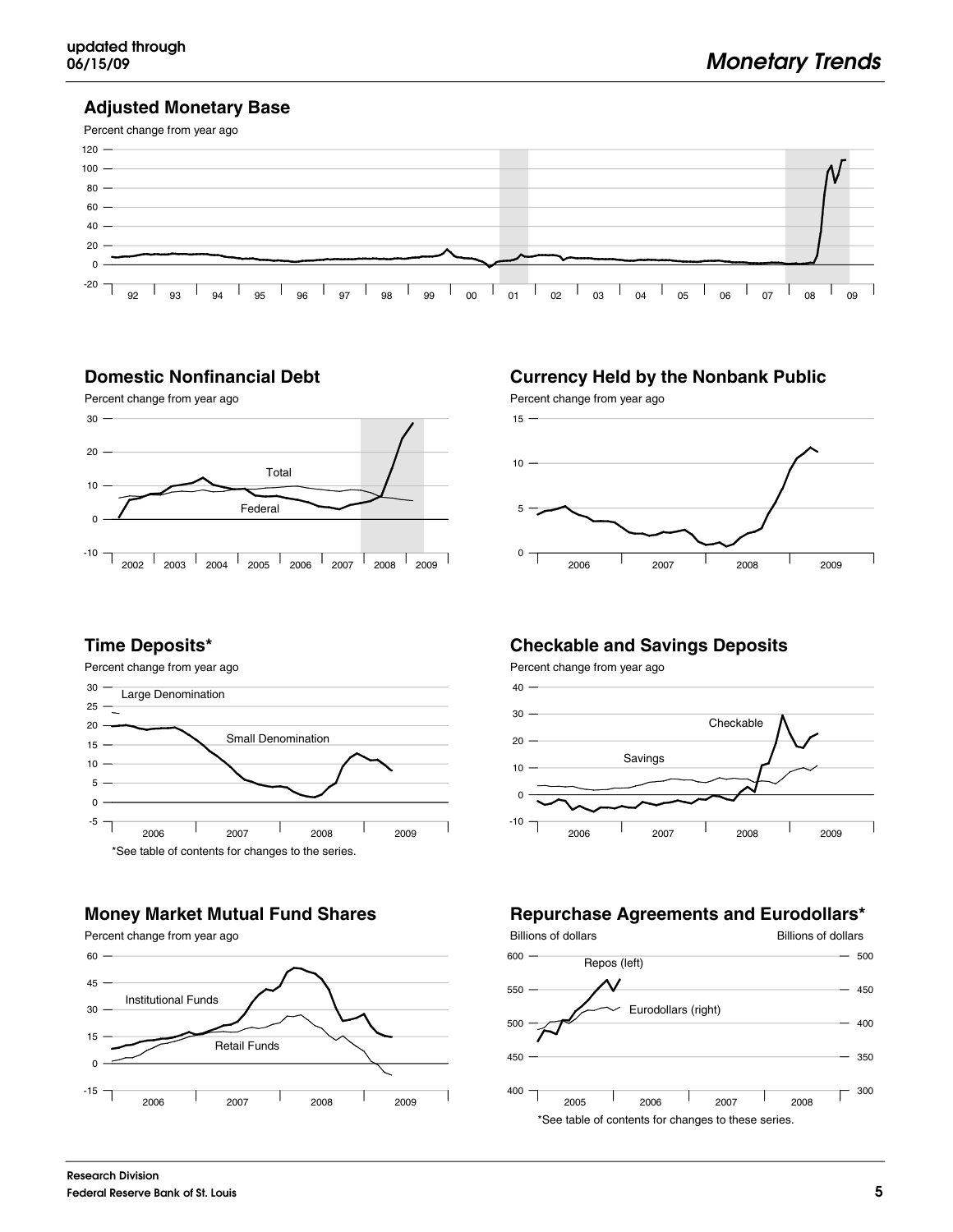#### **M1**



#### **MZM**



#### **M2**

Percent change at an annual rate



#### **M3\***

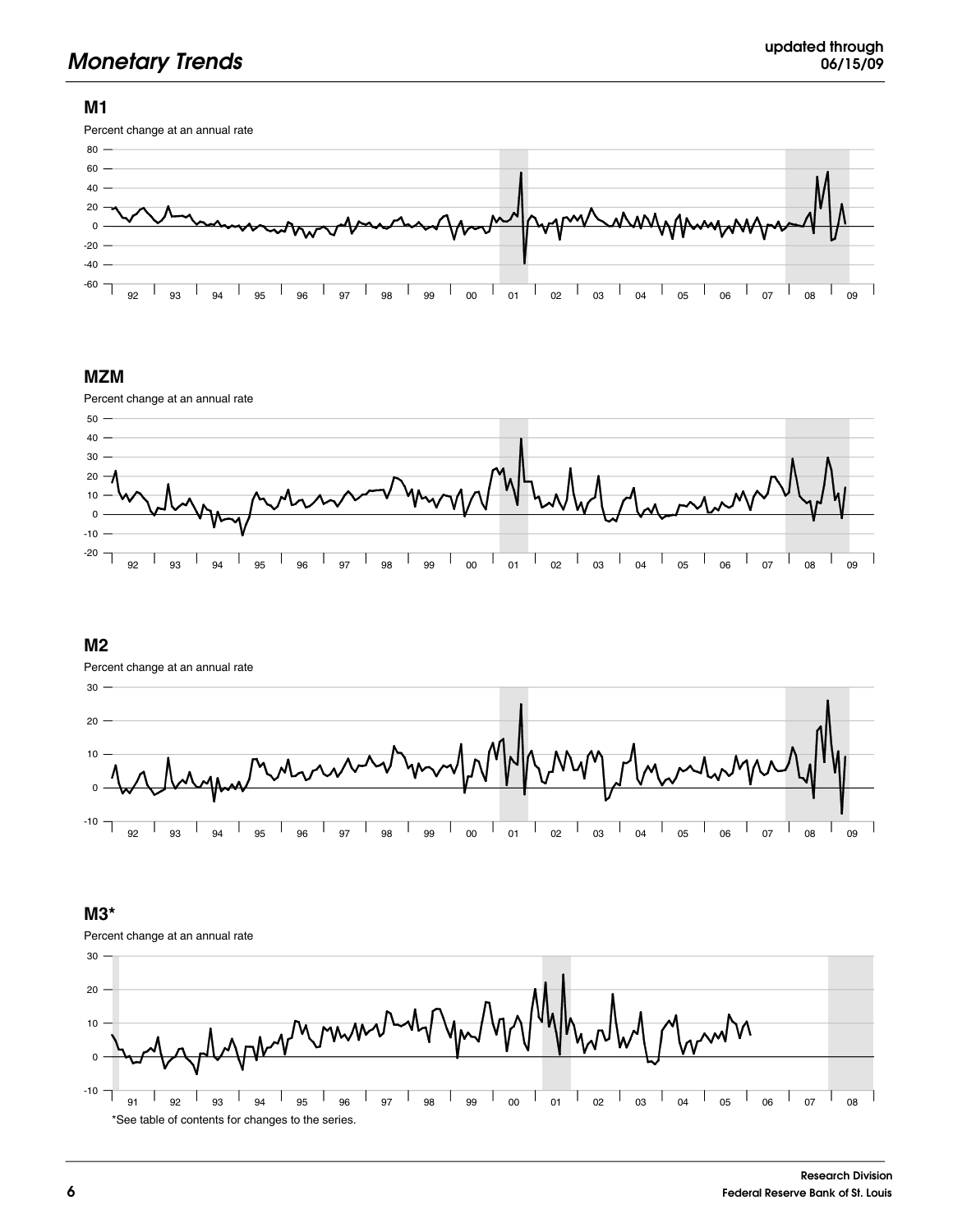**Excess Reserves plus RCB Contracts**

#### **Adjusted and Required Reserves**



#### **Total Borrowings, nsa**



#### **Nonfinancial Commercial Paper**

Percent change from year ago



For more information, please refer to http://www.federalreserve.gov/releases/cp/about.htm.

#### **Consumer Credit**

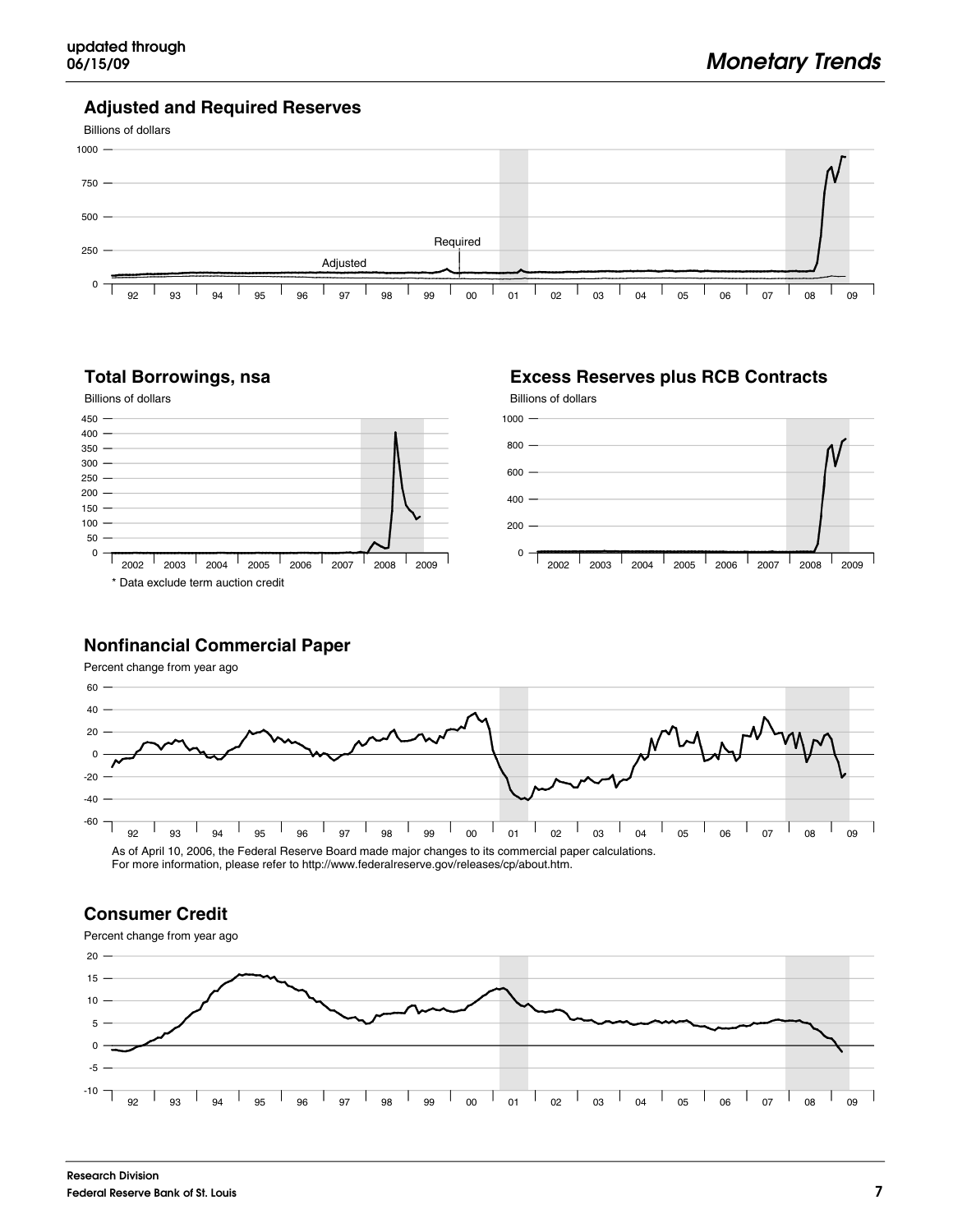## **CPI Inflation and 1-Year-Ahead CPI Inflation Expectations**

Percent



The shaded region shows the Humphrey-Hawkins CPI inflation range. Beginning in January 2000, the Humphrey-Hawkins inflation range was reported using the PCE price index and therefore is not shown on this graph.

#### **10-Year Ahead PCE Inflation Expectations and Realized Inflation** Percent



# **Treasury Security Yield Spreads**



## **Real Interest Rates**

Percent, Real rate = Nominal rate less year-over-year CPI inflation

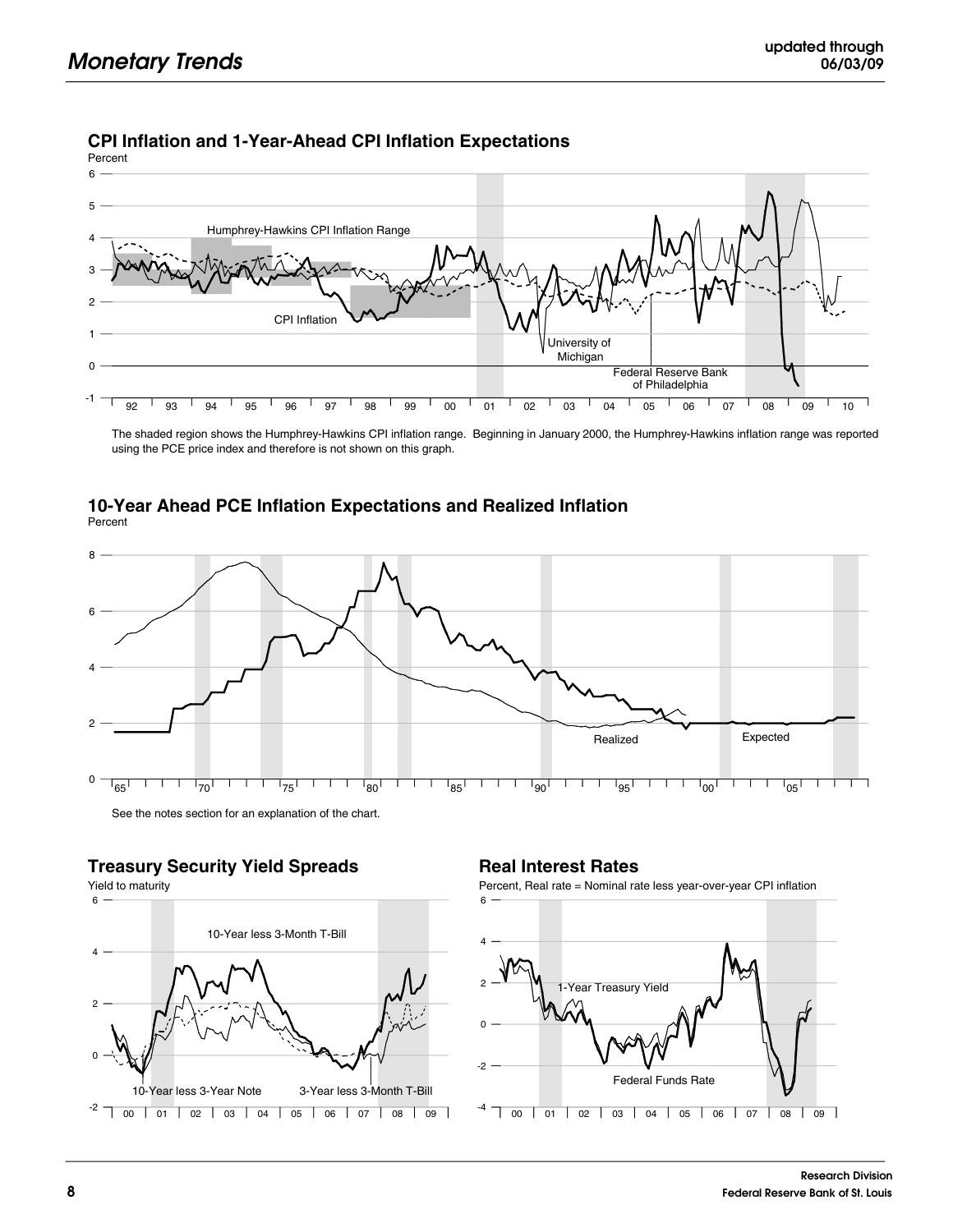#### **Short-Term Interest Rates**



#### **Long-Term Interest Rates**



#### **Long-Term Interest Rates**



#### **Short-Term Interest Rates**



# **FOMC Intended Federal Funds Rate, Discount Rate, and Primary Credit Rate**

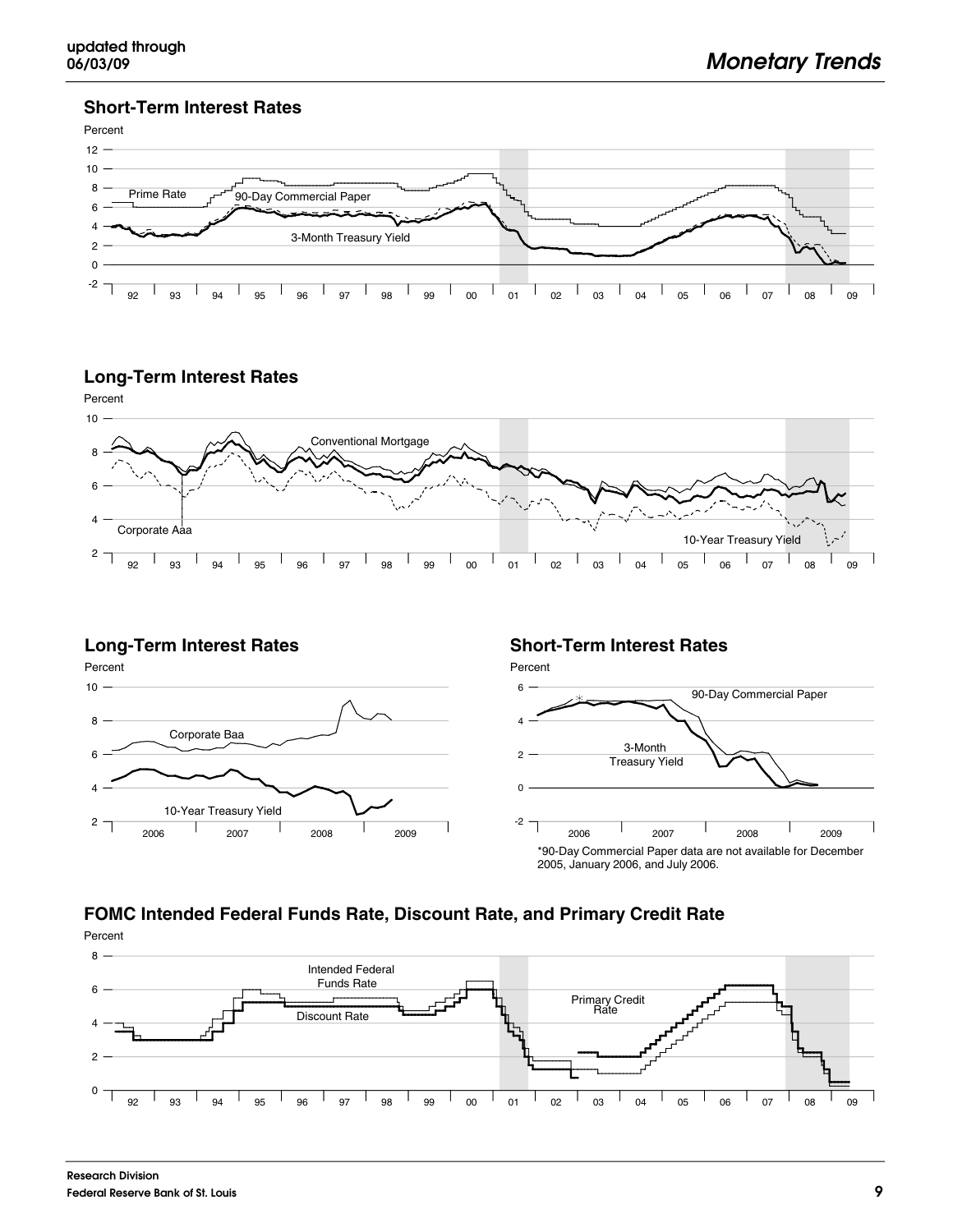#### **Federal Funds Rate and Inflation Targets**



## **Components of Taylor's Rule**

**PCE Inflation**

# **Actual and Potential Real GDP**



## **Monetary Base Growth\* and Inflation Targets**





2000 2001 2002 2003 2004 2005 2006 2007 2008 2009 00 01 02 03 04 05 06 07 08 09 10 2000 2001 2002 2003 2004 2005 2006 2007 2008 2009 1-Year Moving Average -4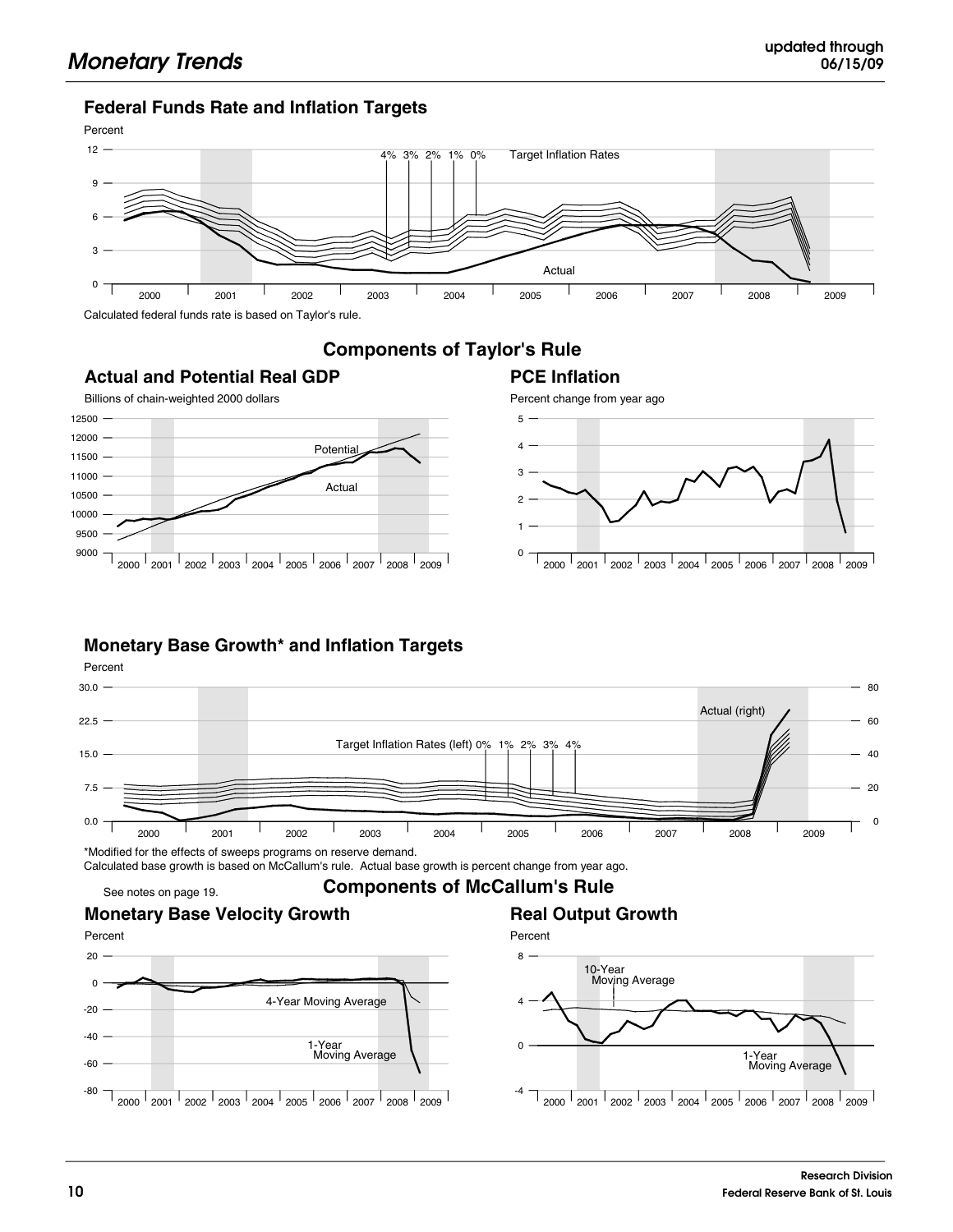#### **Implied One-Year Forward Rates**



**Rates on Selected Federal Funds Futures Contracts**



#### **Inflation-Indexed Treasury Securities** Weekly data



#### **Inflation-Indexed 10-Year Government Notes**

Percent, weekly data 5



## **Rates on 3-Month Eurodollar Futures**

Percent, daily data



## **Rates on Federal Funds Futures on Selected Dates**



#### **Inflation-Indexed Treasury Yield Spreads** Weekly data



constant maturity U.S. Treasury securities.

#### **Inflation-Indexed 10-Year Government Yield Spreads**

Percent, weekly data

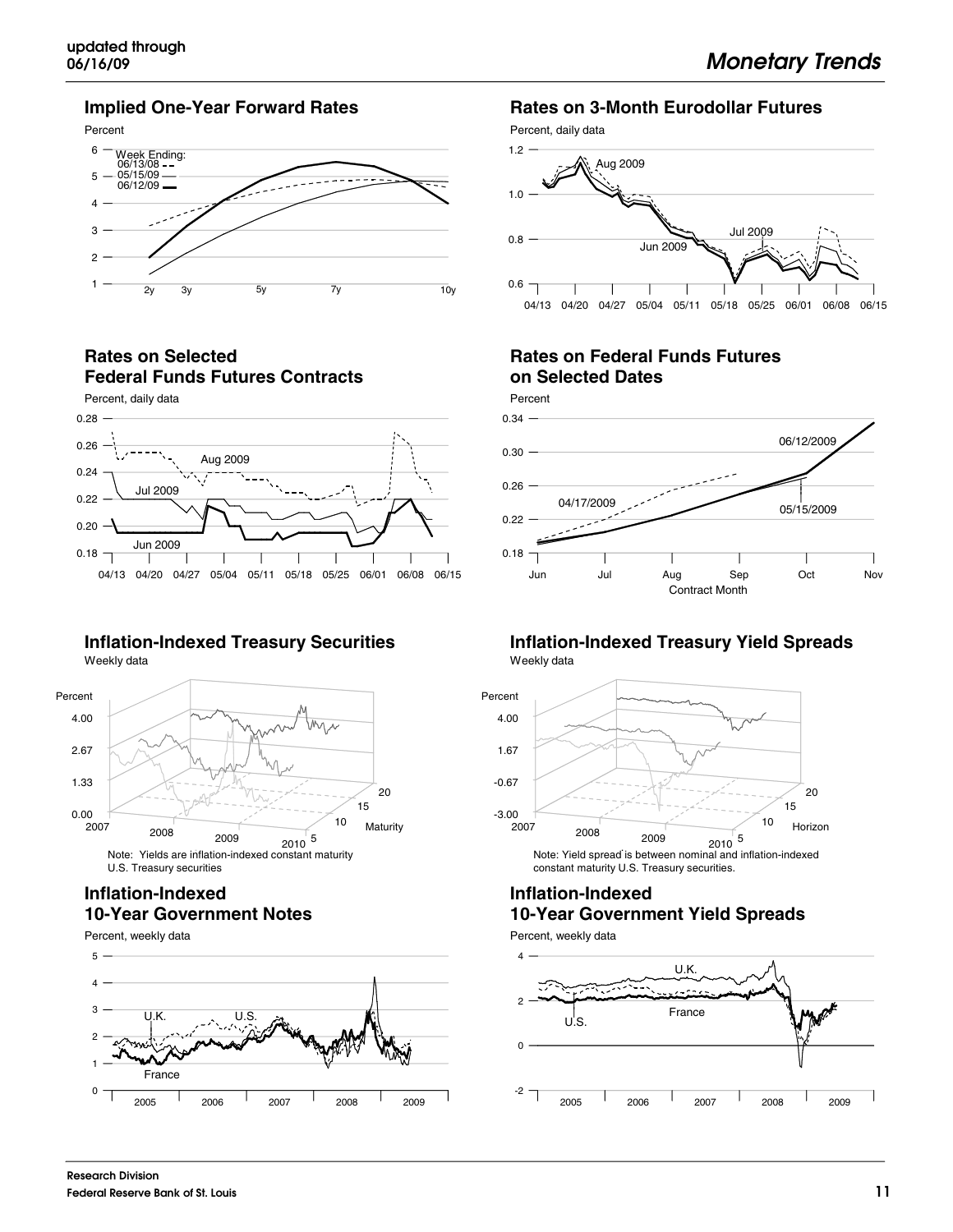#### **Velocity**



#### **Interest Rates**





Ratio Scale



# **M2 Velocity and Interest Rate Spread**

Ratio Scale

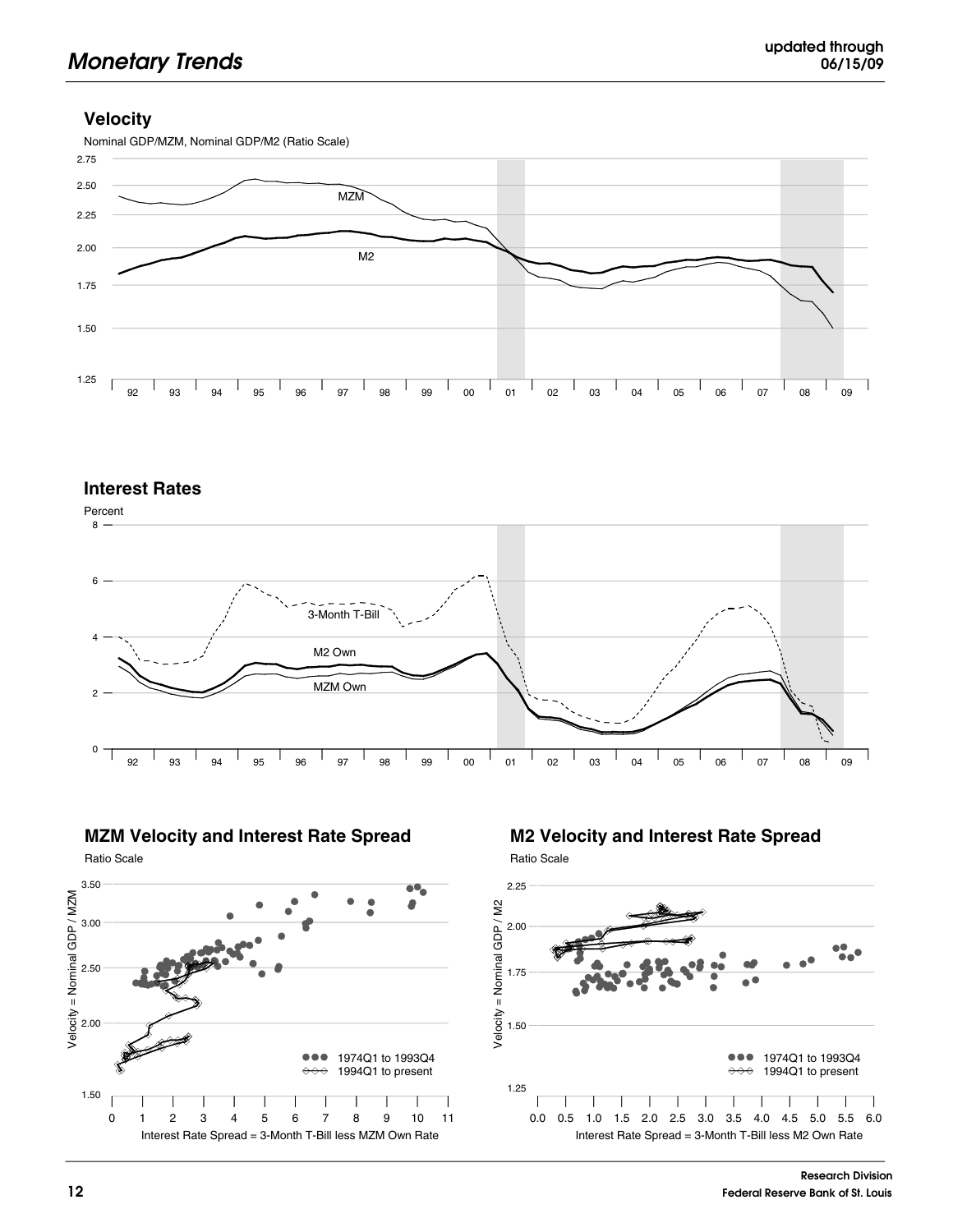#### **Gross Domestic Product**



Dashed lines indicate 10-year moving averages.

## **Real Gross Domestic Product**



#### **Gross Domestic Product Price Index**

Percent change from year ago



Dashed lines indicate 10-year moving averages.

#### **M2**



**Research Division Federal Reserve Bank of St. Louis**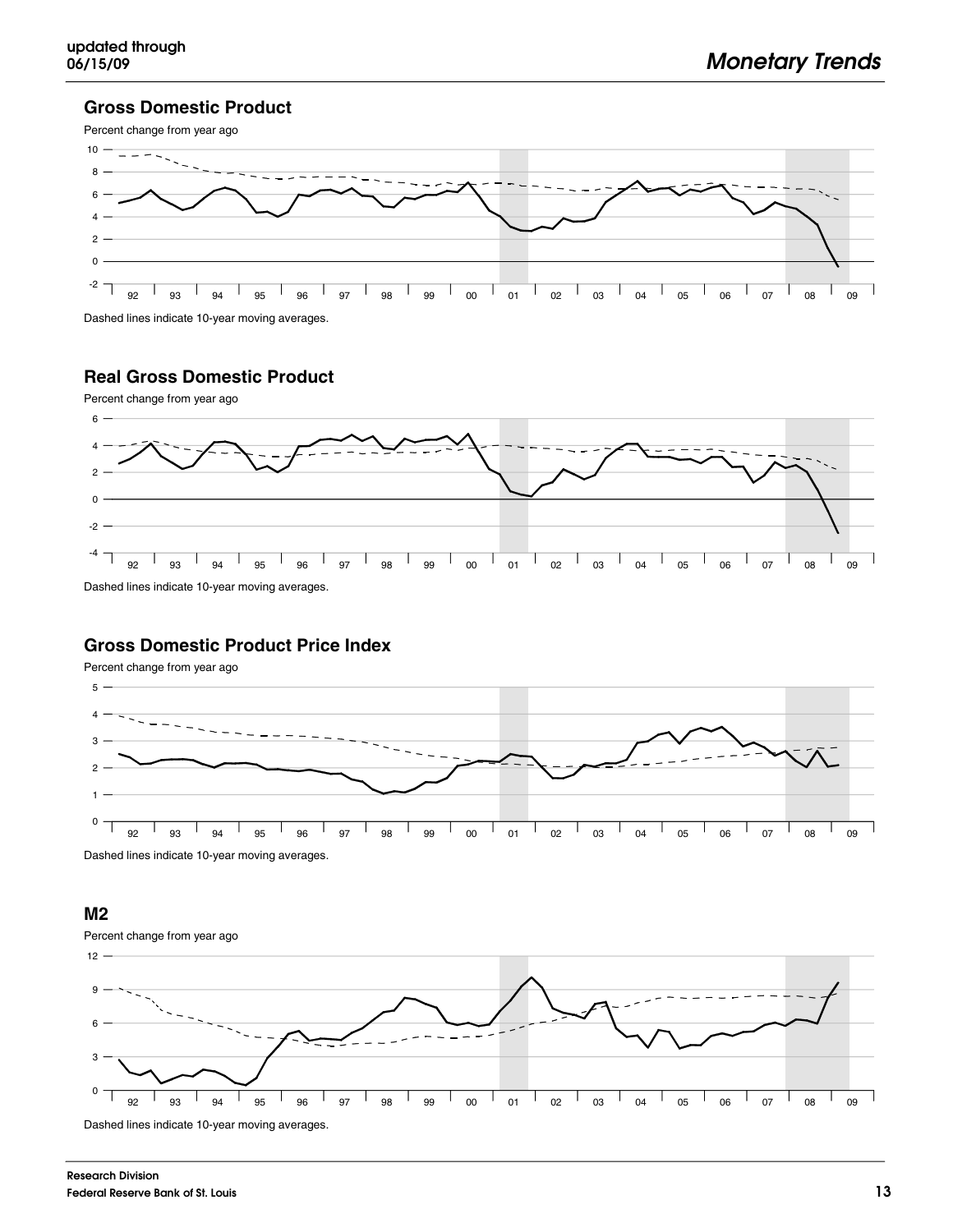## **Bank Credit**



## **Investment Securities in Bank Credit at Commercial Banks**



## **Total Loans and Leases in Bank Credit at Commercial Banks**

Percent change from year ago



## **Commercial and Industrial Loans at Commercial Banks**

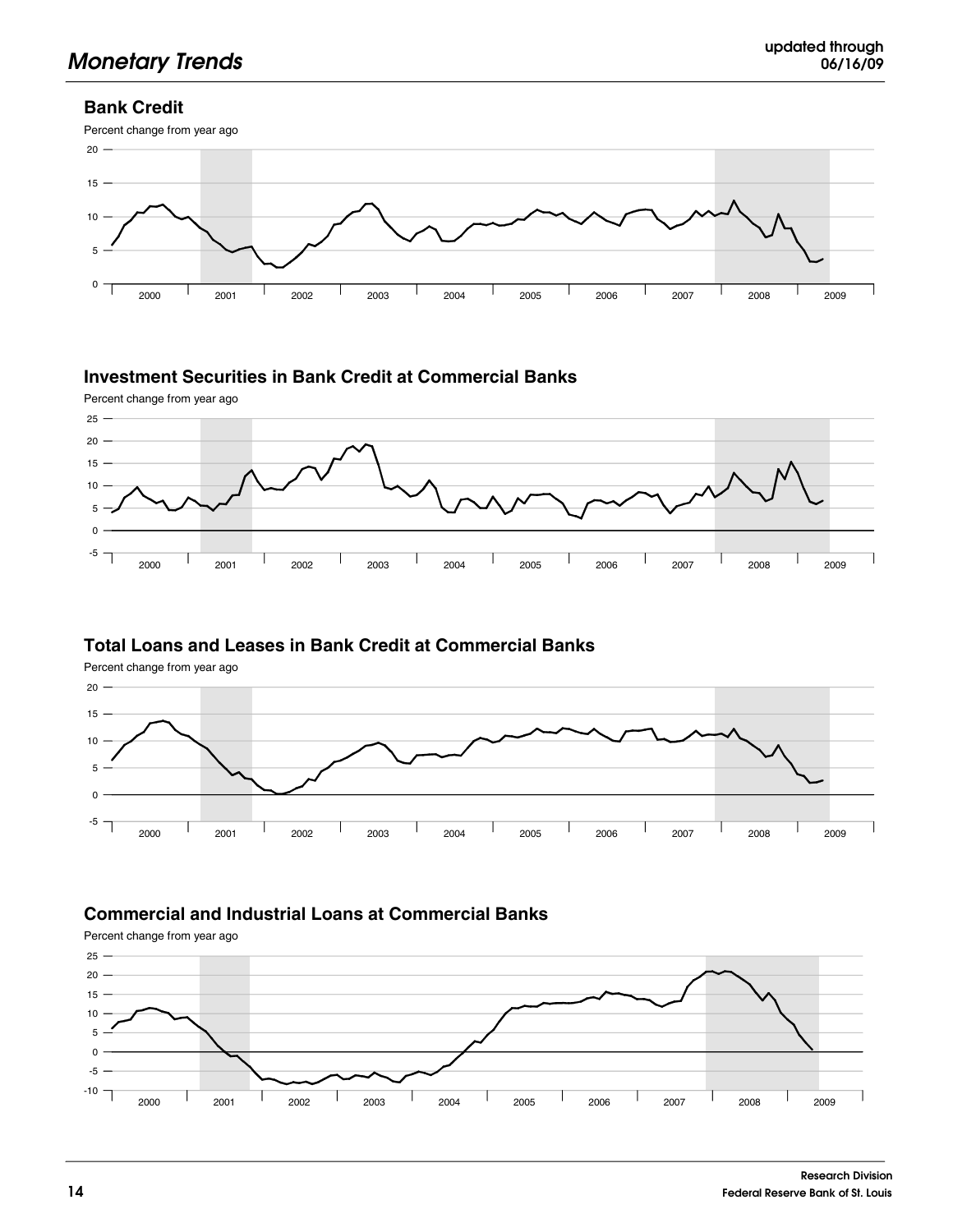#### **Standard & Poor's 500**



## **Recent Inflation and Long-Term Interest Rates**

|                       | <b>Consumer Price</b><br><b>Inflation Rates</b> |        |                              |         | Long-Term<br><b>Government Bond Rates</b> |                   |                   |           |
|-----------------------|-------------------------------------------------|--------|------------------------------|---------|-------------------------------------------|-------------------|-------------------|-----------|
|                       |                                                 |        | Percent change from year ago |         | Percent                                   |                   |                   |           |
|                       | 2008Q2                                          | 2008Q3 | 2008Q4                       | 2009Q1  | Feb09                                     | Mar <sub>09</sub> | Apr <sub>09</sub> | May09     |
| <b>United States</b>  | 4.27                                            | 5.23   | 1.53                         | $-0.18$ | 2.87                                      | 2.82              | 2.93              | 3.29      |
| Canada                | 2.36                                            | 3.43   | 1.91                         | 1.25    | 2.97                                      | 2.90              | 2.92              | $\cdot$   |
| France                | 3.30                                            | 3.25   | 1.76                         | 0.63    | 3.68                                      | 3.65              |                   | $\cdot$   |
| Germany               | 2.90                                            | 3.07   | 1.65                         | 0.82    | 3.13                                      | 3.02              |                   | $\cdot$   |
| Italy                 | 3.57                                            | 3.97   | 2.80                         | 1.48    | 4.54                                      | 4.46              | 4.36              | $\bullet$ |
| Japan                 | 1.40                                            | 2.06   | 1.03                         | $-0.10$ | 1.30                                      | 1.30              | 1.44              | 1.44      |
| <b>United Kingdom</b> | 3.37                                            | 4.81   | 3.88                         | 3.01    | 3.69                                      | 3.25              | 3.41              | 3.63      |

\* Copyright , 2009, Organisation for Economic Cooperation and Development, OECD Main Economic Indicators (www.oecd.org).

## **Inflation and Long-Term Interest Rate Differentials**



1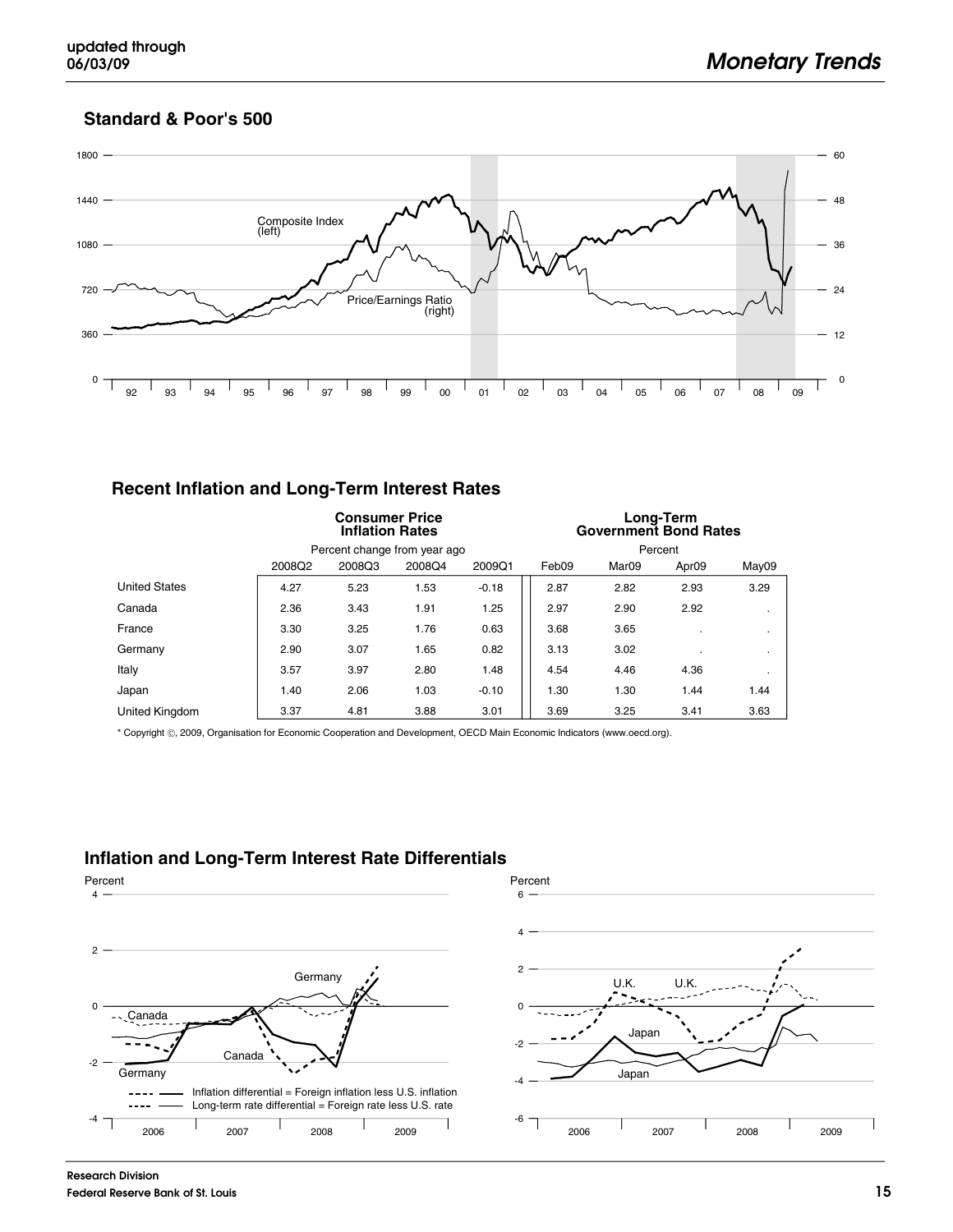|      |                | <b>Money Stock</b>   |                      |                      | Bank<br><b>Adjusted</b> |                      |                      |                  |                 |
|------|----------------|----------------------|----------------------|----------------------|-------------------------|----------------------|----------------------|------------------|-----------------|
|      |                | M1                   | <b>MZM</b>           | M <sub>2</sub>       | МЗ*                     | <b>Credit</b>        | <b>Monetary Base</b> | <b>Reserves</b>  | <b>MSI M2**</b> |
|      | 2004           | 1344.402             | 6554.572             | 6247.501             | 9234.718                | 6595.977             | 776.768              | 96.130           | 329.873         |
|      | 2005           | 1371.751             | 6694.430             | 6513.905             | 9786.477                | 7247.080             | 806.628              | 96.560           | 343.539         |
|      | 2006           | 1374.358             | 6983.573             | 6840.378             | 10270.74                | 7958.707             | 835.039              | 94.913           |                 |
|      | 2007           | 1369.521             | 7615.031             | 7232.867             |                         | 8742.625             | 850.576              | 94.198           |                 |
|      | 2008           | 1423.357             | 8670.761             | 7718.667             |                         | 9561.224             | 1009.766             | 232.160          |                 |
| 2007 | 1              | 1369.265             | 7276.088             | 7083.417             |                         | 8449.774             | 846.309              | 94.123           |                 |
|      | $\overline{c}$ | 1374.355             | 7454.023             | 7184.966             |                         | 8568.495             | 849.919              | 93.559           |                 |
|      | 3              | 1366.869             | 7704.958             | 7280.629             |                         | 8810.462             | 852.262              | 95.424           |                 |
|      | 4              | 1367.594             | 8025.054             | 7382.455             |                         | 9141.768             | 853.815              | 93.685           |                 |
| 2008 | 1              | 1370.664             | 8356.791             | 7532.399             |                         | 9390.037             | 856.317              | 96.170           |                 |
|      | $\overline{c}$ | 1376.944             | 8635.866             | 7634.399             |                         | 9416.755             | 859.325              | 94.366           |                 |
|      | 3              | 1414.541             | 8735.643             | 7715.840             |                         | 9475.191             | 892.677              | 117.739          |                 |
|      | 4              | 1531.279             | 8954.745             | 7992.031             |                         | 9962.914             | 1430.746             | 620.366          |                 |
| 2009 | 1              | 1565.969             | 9385.464             | 8256.198             |                         | 9845.819             | 1663.069             | 820.809          |                 |
|      |                |                      |                      |                      |                         |                      |                      |                  |                 |
|      | 2007 May       |                      |                      |                      |                         |                      |                      |                  |                 |
|      | Jun            | 1379.732<br>1364.564 | 7457.672<br>7511.107 | 7186.718<br>7209.936 |                         | 8569.651<br>8627.703 | 849.619<br>851.177   | 92.777<br>94.295 |                 |
|      |                |                      |                      |                      |                         |                      |                      |                  |                 |
|      | Jul            | 1366.456             | 7580.095             | 7236.871             |                         | 8698.363             | 851.877              | 94.624           |                 |
|      | Aug            | 1368.069             | 7704.166             | 7284.905             |                         | 8807.431             | 853.429              | 96.639           |                 |
|      | Sep            | 1366.083             | 7830.613             | 7320.112             |                         | 8925.593             | 851.481              | 95.008           |                 |
|      | Oct            | 1371.657             | 7940.938             | 7350.456             |                         | 9048.154             | 856.449              | 93.515           |                 |
|      | Nov            | 1366.605             | 8033.931             | 7381.983             |                         | 9169.899             | 857.510              | 95.751           |                 |
|      | Dec            | 1364.519             | 8100.294             | 7414.927             |                         | 9207.250             | 847.487              | 91.789           |                 |
| 2008 | Jan            | 1368.318             | 8178.689             | 7461.703             |                         | 9308.790             | 851.441              | 95.077           |                 |
|      | Feb            | 1370.840             | 8376.218             | 7536.900             |                         | 9363.551             | 856.940              | 96.187           |                 |
|      | Mar            | 1372.835             | 8515.466             | 7598.594             |                         | 9497.769             | 860.570              | 97.246           |                 |
|      | Apr            | 1373.640             | 8584.516             | 7618.442             |                         | 9420.411             | 855.241              | 94.369           |                 |
|      | May            | 1373.637             | 8639.934             | 7637.032             |                         | 9425.366             | 859.686              | 94.906           |                 |
|      | Jun            | 1383.556             | 8683.147             | 7647.723             |                         | 9404.488             | 863.047              | 93.823           |                 |
|      | Jul            | 1399.978             | 8733.881             | 7692.178             |                         | 9429.677             | 870.533              | 96.823           |                 |
|      | Aug            | 1391.868             | 8711.929             | 7673.216             |                         | 9418.979             | 871.320              | 96.511           |                 |
|      | Sep            | 1451.778             | 8761.118             | 7782.127             |                         | 9576.916             | 936.179              | 159.882          |                 |
|      | Oct            | 1474.950             | 8804.188             | 7900.710             |                         | 9987.599             | 1142.208             | 347.644          |                 |
|      | Nov            | 1523.454             | 8919.888             | 7951.526             |                         | 9929.705             | 1480.771             | 674.082          |                 |
|      | Dec            | 1595.434             | 9140.159             | 8123.858             |                         | 9971.438             | 1669.260             | 839.373          |                 |
| 2009 | Jan            | 1576.138             | 9317.457             | 8210.063             |                         | 9887.857             | 1730.457             | 870.228          |                 |
|      | Feb            | 1559.476             | 9376.723             | 8241.889             |                         | 9833.328             | 1590.239             | 758.714          |                 |
|      | Mar            | 1562.293             | 9462.213             | 8316.641             |                         | 9816.273             | 1668.511             | 833.485          |                 |
|      | Apr            | 1592.259             | 9447.884             | 8264.043             |                         | 9728.549             | 1787.782             | 949.580          |                 |
|      | May            | 1596.245             | 9558.385             | 8327.868             |                         | 9774.776             | 1799.286             | 946.366          |                 |
|      |                |                      |                      |                      |                         |                      |                      |                  |                 |

Note: All values are given in billions of dollars. \*See table of contents for changes to the series.

\*\*We will not update the MSI series until we revise the code to accommodate the discontinuation of M3.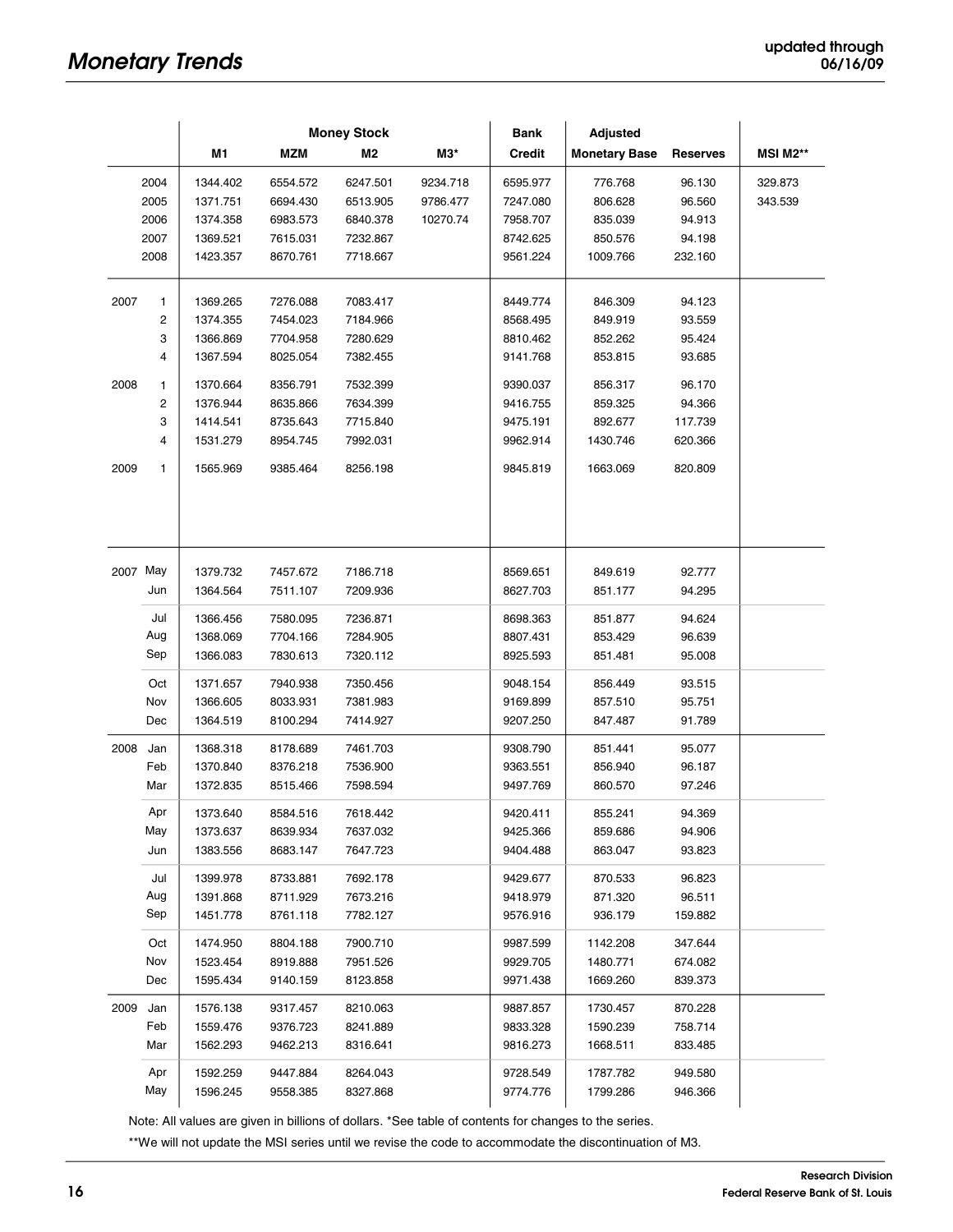|          |             |      | Federal Primary Prime         |      | 3-mo       | <b>Treasury Yields</b> |          | Corporate Municipal |      | Conventional        |          |
|----------|-------------|------|-------------------------------|------|------------|------------------------|----------|---------------------|------|---------------------|----------|
|          |             |      | <b>Funds Credit Rate Rate</b> |      | <b>CDs</b> | 3-mo                   | $3 - yr$ | $10-yr$             |      | Aaa Bonds Aaa Bonds | Mortgage |
|          | 2004        | 1.35 | 2.34                          | 4.34 | 1.56       | 1.40                   | 2.78     | 4.27                | 5.63 | 4.50                | 5.84     |
|          | 2005        | 3.21 | 4.19                          | 6.19 | 3.51       | 3.21                   | 3.93     | 4.29                | 5.23 | 4.28                | 5.86     |
|          | 2006        | 4.96 | 5.96                          | 7.96 | 5.15       | 4.85                   | 4.77     | 4.79                | 5.59 | 4.15                | 6.41     |
|          | 2007        | 5.02 | 5.86                          | 8.05 | 5.27       | 4.47                   | 4.34     | 4.63                | 5.56 | 4.13                | 6.34     |
|          | 2008        | 1.93 | 2.39                          | 5.09 | 2.97       | 1.39                   | 2.24     | 3.67                | 5.63 | 4.58                | 6.04     |
| 2007     | 1           | 5.26 | 6.25                          | 8.25 | 5.31       | 5.12                   | 4.68     | 4.68                | 5.36 | 3.91                | 6.22     |
|          | $\mathbf 2$ | 5.25 | 6.25                          | 8.25 | 5.32       | 4.87                   | 4.76     | 4.85                | 5.58 | 4.13                | 6.37     |
|          | З           | 5.07 | 5.93                          | 8.18 | 5.42       | 4.42                   | 4.41     | 4.73                | 5.75 | 4.27                | 6.55     |
|          | 4           | 4.50 | 5.02                          | 7.52 | 5.02       | 3.47                   | 3.50     | 4.26                | 5.53 | 4.24                | 6.23     |
| 2008     | 1           | 3.18 | 3.67                          | 6.21 | 3.23       | 2.09                   | 2.17     | 3.66                | 5.46 | 4.39                | 5.88     |
|          | $\mathbf 2$ | 2.09 | 2.33                          | 5.08 | 2.76       | 1.65                   | 2.67     | 3.89                | 5.60 | 4.43                | 6.09     |
|          | 3           | 1.94 | 2.25                          | 5.00 | 3.06       | 1.52                   | 2.63     | 3.86                | 5.65 | 4.50                | 6.31     |
|          | 4           | 0.51 | 1.31                          | 4.06 | 2.82       | 0.30                   | 1.48     | 3.25                | 5.82 | 5.02                | 5.87     |
| 2009     | 1           | 0.18 | 0.50                          | 3.25 | 1.08       | 0.22                   | 1.27     | 2.74                | 5.27 | 4.64                | 5.06     |
|          |             |      |                               |      |            |                        |          |                     |      |                     |          |
| 2007 May |             | 5.25 | 6.25                          | 8.25 | 5.31       | 4.87                   | 4.69     | 4.75                | 5.47 | 4.04                | 6.26     |
|          | Jun         | 5.25 | 6.25                          | 8.25 | 5.33       | 4.74                   | 5.00     | 5.10                | 5.79 | 4.36                | 6.66     |
|          | Jul         | 5.26 | 6.25                          | 8.25 | 5.32       | 4.96                   | 4.82     | 5.00                | 5.73 | 4.24                | 6.70     |
|          | Aug         | 5.02 | 6.01                          | 8.25 | 5.49       | 4.32                   | 4.34     | 4.67                | 5.79 | 4.30                | 6.57     |
|          | Sep         | 4.94 | 5.53                          | 8.03 | 5.46       | 3.99                   | 4.06     | 4.52                | 5.74 | 4.26                | 6.38     |
|          | Oct         | 4.76 | 5.24                          | 7.74 | 5.08       | 4.00                   | 4.01     | 4.53                | 5.66 | 4.20                | 6.38     |
|          | Nov         | 4.49 | 5.00                          | 7.50 | 4.97       | 3.35                   | 3.35     | 4.15                | 5.44 | 4.26                | 6.21     |
|          | Dec         | 4.24 | 4.83                          | 7.33 | 5.02       | 3.07                   | 3.13     | 4.10                | 5.49 | 4.25                | 6.10     |
| 2008 Jan |             | 3.94 | 4.48                          | 6.98 | 3.84       | 2.82                   | 2.51     | 3.74                | 5.33 | 4.13                | 5.76     |
|          | Feb         | 2.98 | 3.50                          | 6.00 | 3.06       | 2.17                   | 2.19     | 3.74                | 5.53 | 4.42                | 5.92     |
|          | Mar         | 2.61 | 3.04                          | 5.66 | 2.79       | 1.28                   | 1.80     | 3.51                | 5.51 | 4.63                | 5.97     |
|          | Apr         | 2.28 | 2.49                          | 5.24 | 2.85       | 1.31                   | 2.23     | 3.68                | 5.55 | 4.45                | 5.92     |
|          | May         | 1.98 | 2.25                          | 5.00 | 2.66       | 1.76                   | 2.69     | 3.88                | 5.57 | 4.34                | 6.04     |
|          | Jun         | 2.00 | 2.25                          | 5.00 | 2.76       | 1.89                   | 3.08     | 4.10                | 5.68 | 4.50                | 6.32     |
|          | Jul         | 2.01 | 2.25                          | 5.00 | 2.79       | 1.66                   | 2.87     | 4.01                | 5.67 | 4.44                | 6.43     |
|          | Aug         | 2.00 | 2.25                          | 5.00 | 2.79       | 1.75                   | 2.70     | 3.89                | 5.64 | 4.44                | 6.48     |
|          | Sep         | 1.81 | 2.25                          | 5.00 | 3.59       | 1.15                   | 2.32     | 3.69                | 5.65 | 4.61                | 6.04     |
|          | Oct         | 0.97 | 1.81                          | 4.56 | 4.32       | 0.69                   | 1.86     | 3.81                | 6.28 | 5.05                | 6.20     |
|          | Nov         | 0.39 | 1.25                          | 4.00 | 2.36       | 0.19                   | 1.51     | 3.53                | 6.12 | 4.83                | 6.09     |
|          | Dec         | 0.16 | 0.86                          | 3.61 | 1.77       | 0.03                   | 1.07     | 2.42                | 5.05 | 5.17                | 5.33     |
| 2009 Jan |             | 0.15 | 0.50                          | 3.25 | 1.02       | 0.13                   | 1.13     | 2.52                | 5.05 | 4.64                | 5.06     |
|          | Feb         | 0.22 | 0.50                          | 3.25 | 1.16       | 0.30                   | 1.37     | 2.87                | 5.27 | 4.56                | 5.13     |
|          | Mar         | 0.18 | 0.50                          | 3.25 | 1.07       | 0.22                   | 1.31     | 2.82                | 5.50 | 4.74                | 5.00     |
|          | Apr         | 0.15 | 0.50                          | 3.25 | 0.89       | 0.16                   | 1.32     | 2.93                | 5.39 | 4.48                | 4.81     |
|          | May         | 0.18 | 0.50                          | 3.25 | 0.57       | 0.18                   | 1.39     | 3.29                | 5.54 |                     | 4.86     |

Note: All values are given as a percent at an annual rate.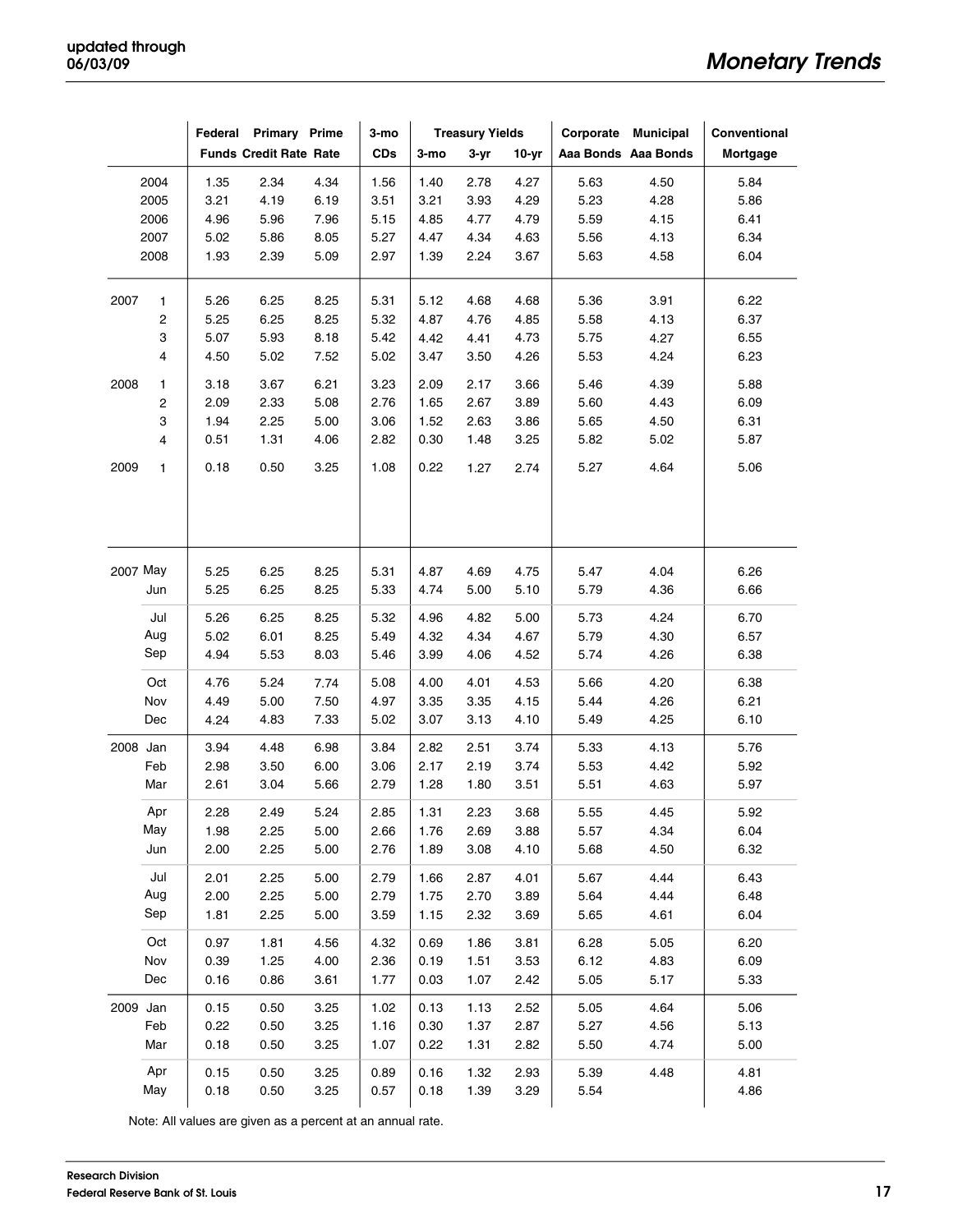# **Monetary Trends**

| updated through |          |  |
|-----------------|----------|--|
|                 | 06/15/09 |  |

|                                  |      | M1      | MZM   | M2    | МЗ*  |  |  |  |  |
|----------------------------------|------|---------|-------|-------|------|--|--|--|--|
| Percent change at an annual rate |      |         |       |       |      |  |  |  |  |
|                                  | 2004 | 5.57    | 3.91  | 4.73  | 5.09 |  |  |  |  |
|                                  | 2005 | 2.03    | 2.13  | 4.26  | 5.97 |  |  |  |  |
|                                  | 2006 | 0.19    | 4.32  | 5.01  | 4.95 |  |  |  |  |
|                                  | 2007 | $-0.35$ | 9.04  | 5.74  |      |  |  |  |  |
|                                  | 2008 | 3.93    | 13.86 | 6.72  |      |  |  |  |  |
|                                  |      |         |       |       |      |  |  |  |  |
| 2007                             | 1    | 0.14    | 7.60  | 5.96  |      |  |  |  |  |
|                                  | 2    | 1.49    | 9.78  | 5.73  |      |  |  |  |  |
|                                  | 3    | $-2.18$ | 13.47 | 5.33  |      |  |  |  |  |
|                                  | 4    | 0.21    | 16.62 | 5.59  |      |  |  |  |  |
| 2008                             | 1    | 0.90    | 16.54 | 8.12  |      |  |  |  |  |
|                                  | 2    | 1.83    | 13.36 | 5.42  |      |  |  |  |  |
|                                  | 3    | 10.92   | 4.62  | 4.27  |      |  |  |  |  |
|                                  | 4    | 33.01   | 10.03 | 14.32 |      |  |  |  |  |
| 2009                             | 1    | 9.06    | 19.24 | 13.22 |      |  |  |  |  |

| 2007 May |     | 0.84     | 10.45   | 4.77    |  |
|----------|-----|----------|---------|---------|--|
|          | Jun | $-13.19$ | 8.60    | 3.88    |  |
|          | Jul | 1.66     | 11.02   | 4.48    |  |
|          | Aug | 1.42     | 19.64   | 7.96    |  |
|          | Sep | $-1.74$  | 19.70   | 5.80    |  |
|          | Oct | 4.90     | 16.91   | 4.97    |  |
|          | Nov | $-4.42$  | 14.05   | 5.15    |  |
|          | Dec | $-1.83$  | 9.91    | 5.36    |  |
| 2008 Jan |     | 3.34     | 11.61   | 7.57    |  |
|          | Feb | 2.21     | 28.98   | 12.09   |  |
|          | Mar | 1.75     | 19.95   | 9.82    |  |
|          | Apr | 0.70     | 9.73    | 3.13    |  |
|          | May | $-0.00$  | 7.75    | 2.93    |  |
|          | Jun | 8.67     | 6.00    | 1.68    |  |
|          | Jul | 14.24    | 7.01    | 6.98    |  |
|          | Aug | $-6.95$  | $-3.02$ | $-2.96$ |  |
|          | Sep | 51.65    | 6.78    | 17.03   |  |
|          | Oct | 19.15    | 5.90    | 18.29   |  |
|          | Nov | 39.46    | 15.77   | 7.72    |  |
|          | Dec | 56.70    | 29.63   | 26.01   |  |
| 2009 Jan |     | $-14.51$ | 23.28   | 12.73   |  |
|          | Feb | $-12.69$ | 7.63    | 4.65    |  |
|          | Mar | 2.17     | 10.94   | 10.88   |  |
|          | Apr | 23.02    | $-1.82$ | $-7.59$ |  |
|          | May | 3.00     | 14.04   | 9.27    |  |

\*See table of contents for changes to the series.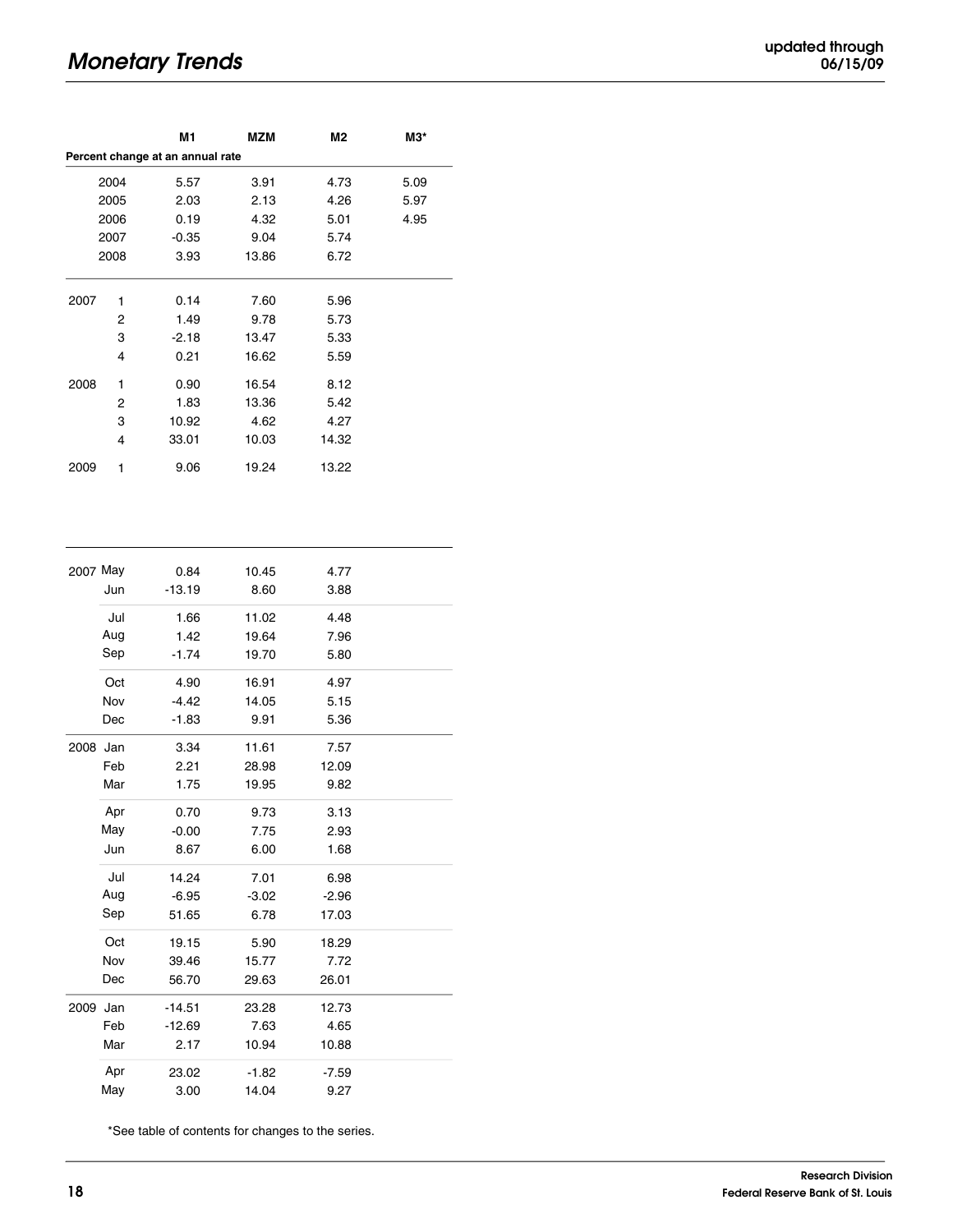# **Definitions**

**M1**: The sum of currency held outside the vaults of depository institutions, Federal Reserve Banks, and the U.S. Treasury; travelers checks; and demand and other checkable deposits issued by financial institutions (except demand deposits due to the Treasury and depository institutions), minus cash items in process of collection and Federal Reserve float.

**MZM (money, zero maturity)**: M2 minus small-denomination time deposits, plus institutional money market mutual funds (that is, those included in M3 but excluded from M2). The label MZM was coined by William Poole (1991); the aggregate itself was proposed earlier by Motley (1988).

**M2**: M1 plus savings deposits (including money market deposit accounts) and small-denomination (under \$100,000) time deposits issued by financial institutions; and shares in retail money market mutual funds (funds with initial investments under \$50,000), net of retirement accounts.

**M3**: M2 plus large-denomination (\$100,000 or more) time deposits; repurchase agreements issued by depository institutions; Eurodollar deposits, specifically, dollar-denominated deposits due to nonbank U.S. addresses held at foreign offices of U.S. banks worldwide and all banking offices in Canada and the United Kingdom; and institutional money market mutual funds (funds with initial investments of \$50,000 or more).

**Bank Credit**: All loans, leases, and securities held by commercial banks.

**Domestic Nonfinancial Debt**: Total credit market liabilities of the U.S. Treasury, federally sponsored agencies, state and local governments, households, and nonfinancial firms. End-of-period basis.

**Adjusted Monetary Base**: The sum of currency in circulation outside Federal Reserve Banks and the U.S. Treasury, deposits of depository financial institutions at Federal Reserve Banks, and an adjustment for the effects of changes in statutory reserve requirements on the quantity of base money held by depositories. This series is a spliced chain index; see Anderson and Rasche (1996a,b, 2001, 2003).

**Adjusted Reserves**: The sum of vault cash and Federal Reserve Bank deposits held by depository institutions and an adjustment for the effects of changes in statutory reserve requirements on the quantity of base money held by depositories. This spliced chain index is numerically larger than the Board of Governors' measure, which excludes vault cash not used to satisfy statutory reserve requirements and Federal Reserve Bank deposits used to satisfy required clearing balance contracts; see Anderson and Rasche (1996a, 2001, 2003).

**Monetary Services Index**: An index that measures the flow of monetary services received by households and firms from their holdings of liquid assets; see Anderson, Jones, and Nesmith (1997). Indexes are shown for the assets included in M2, with additional data at research.stlouisfed.org/msi/index.html.

*Note*: M1, M2, M3, Bank Credit, and Domestic Nonfinancial Debt are constructed and published by the Board of Governors of the Federal Reserve System. For details, see *Statistical Supplement to the Federal Reserve Bulletin*, tables 1.21 and 1.26. MZM, Adjusted Monetary Base, Adjusted Reserves, and Monetary Services Index are constructed and published by the Research Division of the Federal Reserve Bank of St. Louis.

# **Notes**

*Page 3*: Readers are cautioned that, since early 1994, the level and growth of M1 have been depressed by retail sweep programs that reclassify transactions deposits (demand deposits and other checkable deposits) as savings deposits overnight, thereby reducing banks' required reserves; see Anderson and Rasche (2001) and research.stlouisfed.org/aggreg/swdata.html. **Primary Credit Rate**, **Discount Rate,** and **Intended Federal Funds Rate** shown in the chart **Reserve Market Rates** are plotted as of the date of the change, while the **Effective Federal Funds Rate** is plotted as of the end of the month. Interest rates in the table are monthly averages from the Board of Governors H.15 Statistical Release. The **Treasury Yield Curve** and **Real Treasury Yield Curve** show constant maturity yields calculated by the U.S. Treasury for securities 5, 7, 10, and 20 years to maturity. **Inflation-Indexed Treasury Yield Spreads** are a measure of inflation compensation at those horizons, and it is simply the nominal constant maturity yield less the real constant maturity yield. Daily data and descriptions are available at research.stlouisfed.org/fred2/. See also *Statistical Supplement to the Federal Reserve Bulletin*, table 1.35. The 30-year constant maturity series was discontinued by the Treasury as of February 18, 2002.

*Page 5*: **Checkable Deposits** is the sum of demand and other checkable deposits. **Savings Deposits** is the sum of money market deposit accounts and passbook and statement savings. **Time Deposits** have a minimum initial maturity of 7 days. **Large Time Deposits** are deposits of \$100,000 or more. **Retail** and **Institutional Money Market Mutual Funds** are as included in M2 and the non-M2 component of M3, respectively.

*Page 7*: **Excess Reserves plus RCB (Required Clearing Balance) Contracts** equals the amount of deposits at Federal Reserve Banks held by depository institutions but not applied to satisfy statutory reserve requirements. (This measure excludes the vault cash held by depository institutions that is not applied to satisfy statutory reserve requirements.) **Consumer Credit** includes most short- and intermediate-term credit extended to individuals. See *Statistical Supplement to the Federal Reserve Bulletin*, table 1.55.

*Page 8*: **Inflation Expectations** measures include the quarterly Federal Reserve Bank of Philadelphia *Survey of Professional Forecasters*, the monthly University of Michigan Survey Research Center's *Surveys of Consumers*, and the annual Federal Open Market Committee (FOMC) range as reported to the Congress in the February testimony that accompanies the Monetary Policy Report to the Congress. Beginning February 2000, the FOMC began using the personal consumption expenditures (PCE) price index to report its inflation range; the FOMC then switched to the PCE chain-type price index excluding food and energy prices ("core") beginning July 2004. Accordingly, neither are shown on this graph. **CPI Inflation** is the percentage change from a year ago in the consumer price index for all urban consumers. **Real Interest Rates** are ex post measures, equal to nominal rates minus year-over-year CPI inflation.

From 1991 to the present the source of the long-term PCE inflation expectations data is the Federal Reserve Bank of Philadelphia's *Survey of Professional Forecasters*. Prior to 1991, the data were obtained from the Board of Governors of the Federal Reserve System. Realized (actual) inflation is the annualized rate of change for the 40-quarter period that corresponds to the forecast horizon (the expectations measure). For example, in 1965:Q1, annualized PCE inflation over the next 40 quarters was expected to average 1.7 percent. In actuality, the average annualized rate of change measured 4.8 percent from 1965:Q1 to 1975:Q1. Thus, the vertical distance between the two lines in the chart at any point is the forecast error.

*Page 9*: **FOMC Intended Federal Funds Rate** is the level (or midpoint of the range, if applicable) of the federal funds rate that the staff of the FOMC expected to be consistent with the desired degree of pressure on bank reserve positions. In recent years, the FOMC has set an explicit target for the federal funds rate.

*Page 10*: **Federal Funds Rate and Inflation Targets** shows the observed federal funds rate, quarterly, and the level of the funds rate implied by applying Taylor's (1993) equation

$$
f_t^*\!\!=\!2.5+\pi_{t-1}+(\pi_{t-1}\!-\!\pi^*)/2+100\times(y_{t-1}-y_{t-1}^{\phantom{t-1}-})/2
$$

to five alternative target inflation rates,  $\pi^* = 0, 1, 2, 3, 4$  percent, where  $f_t^*$  is the implied federal funds rate,  $\pi_{t-1}$  is the previous period's inflation rate (PCE) measured on a year-over-year basis,  $y_{t-1}$  is the log of the previous period's level of real gross domestic product (GDP), and  $y_{t-1}^P$  is the log of an estimate of the previous period's level of potential output. **Potential Real GDP** is as estimated by the Congressional Budget Office.

**Monetary Base Growth and Inflation Targets** shows the quarterly growth of the adjusted monetary base (modified to include an estimate of the effect of sweep programs) implied by applying McCallum's (1988, 1993) equation

> $\triangle MB_t^* = \pi^* + (10\text{-year moving average growth of real GDP})$ – (4-year moving average of base velocity growth)

to five alternative target inflation rates,  $\pi^* = 0, 1, 2, 3, 4$  percent, where  $\Delta MB_t^*$ is the implied growth rate of the adjusted monetary base. The 10-year moving average growth of real GDP for a quarter *t* is calculated as the average quarterly growth during the previous 40 quarters, at an annual rate, by the formula